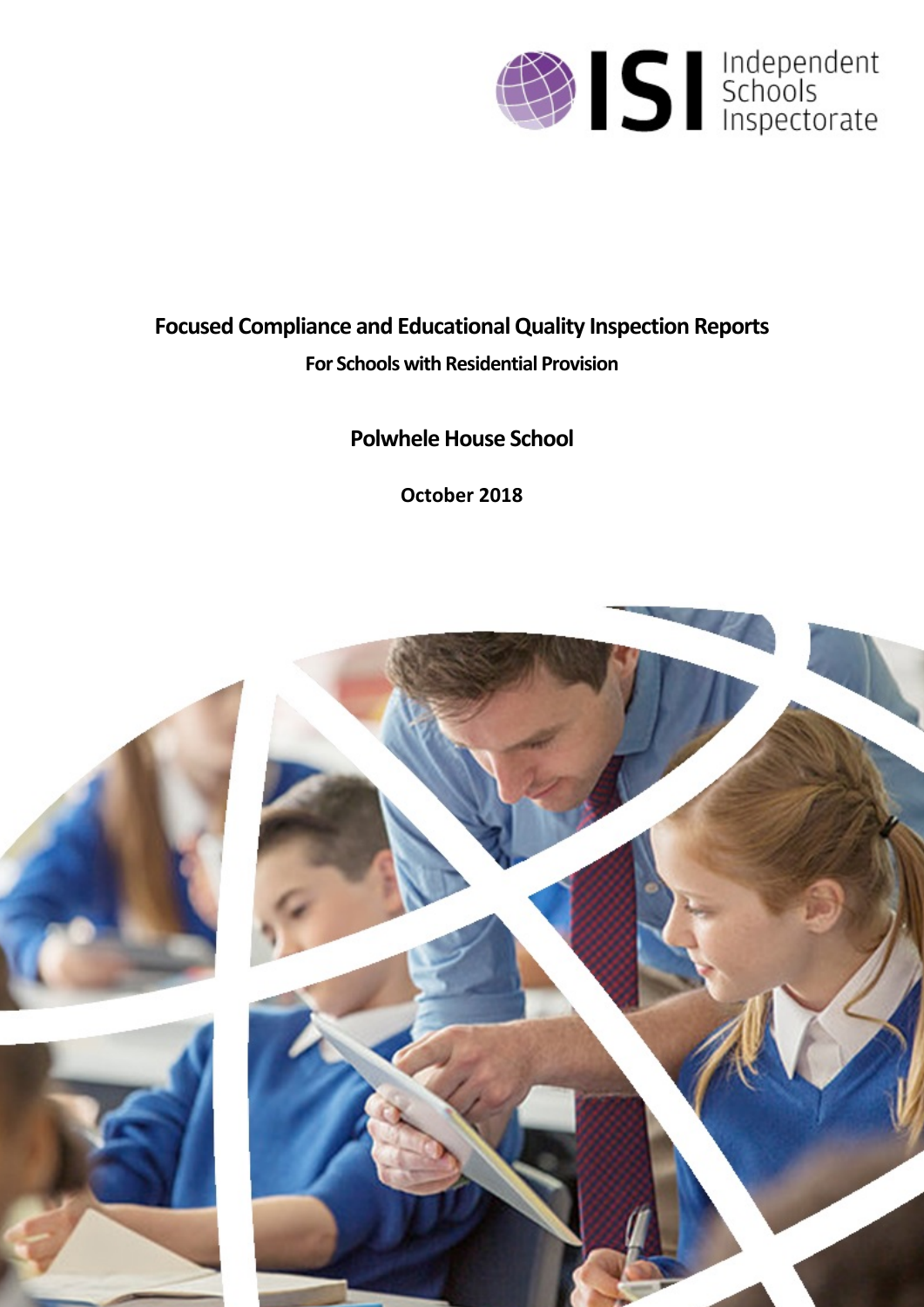## <span id="page-1-0"></span>**Contents**

| <b>Contents</b> |                                                                      | $\overline{2}$ |
|-----------------|----------------------------------------------------------------------|----------------|
|                 | <b>School's Details</b>                                              | 3              |
| 1.              | <b>Background Information</b>                                        | 4              |
|                 | <b>About the school</b>                                              | 4              |
|                 | What the school seeks to do                                          | 4              |
|                 | About the pupils                                                     | 4              |
| 2.              | <b>Regulatory Compliance Inspection</b>                              | 5              |
|                 | Preface                                                              | 5              |
|                 | <b>Key findings</b>                                                  | $\overline{7}$ |
|                 | PART 1 - Quality of education provided                               | 7              |
|                 | PART 2 - Spiritual, moral, social and cultural development of pupils | 7              |
|                 | PART 3 - Welfare, health and safety of pupils                        | 7              |
|                 | PART 4 - Suitability of staff, supply staff, and proprietors         | 8              |
|                 | <b>PART 5 - Premises of and accommodation at schools</b>             | 9              |
|                 | <b>PART 6 - Provision of information</b>                             | 9              |
|                 | PART 7 - Manner in which complaints are handled                      | 9              |
|                 | PART 8 - Quality of leadership in and management of schools          | 10             |
| 3.              | <b>Educational Quality Inspection</b>                                | 11             |
|                 | Preface                                                              | 11             |
|                 | <b>Key findings</b>                                                  | 12             |
|                 | <b>Recommendations</b>                                               | 12             |
|                 | The quality of pupils' academic and other achievements               | 13             |
|                 | The quality of the pupils' personal development                      | 15             |
| 4.              | <b>INSPECTION EVIDENCE</b>                                           | 18             |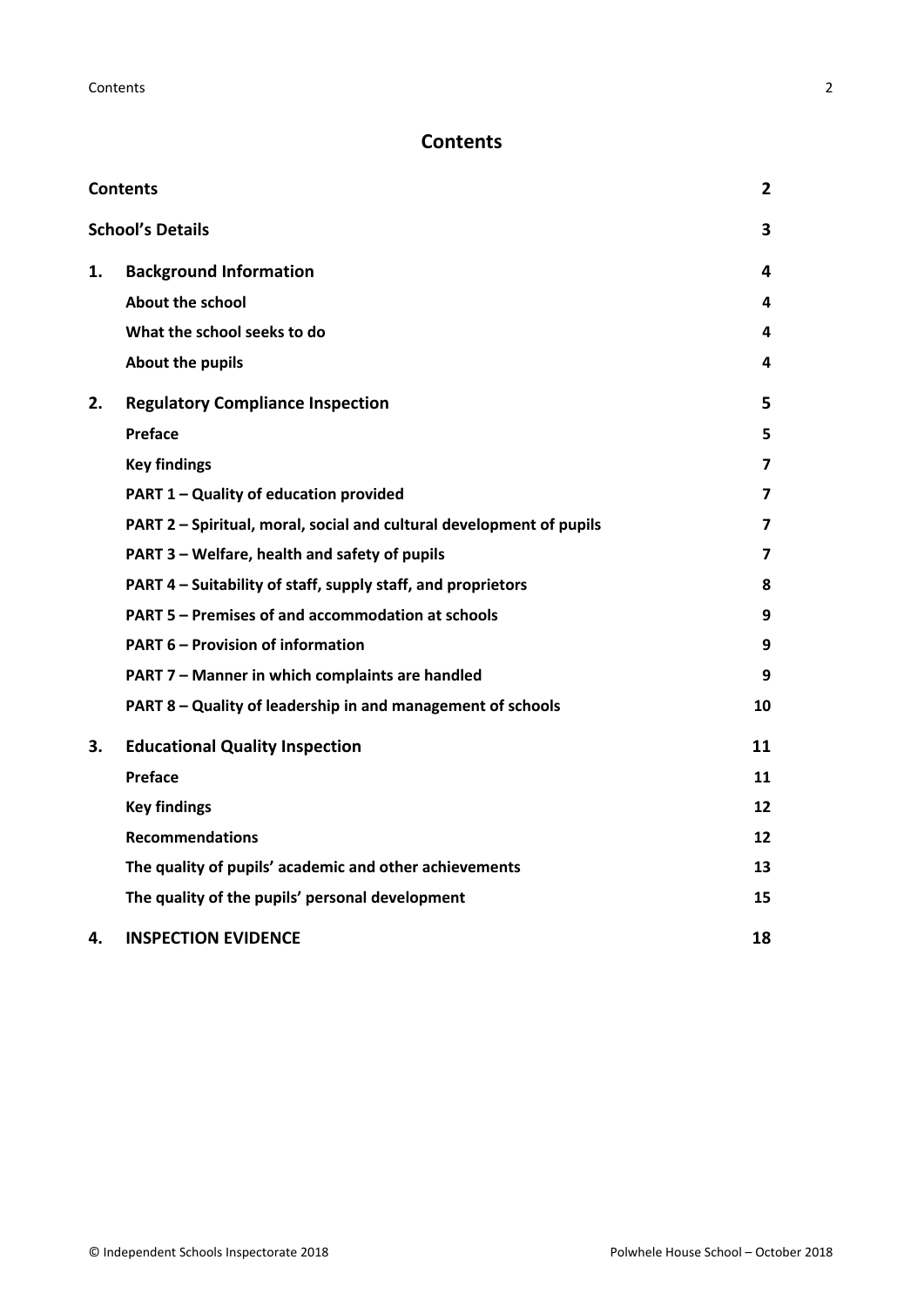| <b>School</b>                           | Polwhele House School                                                 |    |                 |    |
|-----------------------------------------|-----------------------------------------------------------------------|----|-----------------|----|
| <b>DfE</b> number                       | 908/6076                                                              |    |                 |    |
| <b>Address</b>                          | Polwhele House School<br>Newquay Road<br>Truro<br>Cornwall<br>TR4 9AE |    |                 |    |
| <b>Telephone number</b><br>01872 273011 |                                                                       |    |                 |    |
| <b>Email address</b>                    | office@polwhelehouse.co.uk                                            |    |                 |    |
| <b>Headmaster</b>                       | Mr Chris Curl                                                         |    |                 |    |
| <b>Proprietors</b>                      | Canon Richard White and Mrs Rosemary White                            |    |                 |    |
| Age range                               | 3 to 13                                                               |    |                 |    |
| Number of pupils on roll                | 93                                                                    |    |                 |    |
|                                         | <b>Boys</b>                                                           | 49 | Girls           | 44 |
|                                         | Day pupils                                                            | 76 | <b>Boarders</b> | 17 |
|                                         | <b>EYFS</b>                                                           | 13 | <b>Juniors</b>  | 71 |
|                                         | <b>Seniors</b>                                                        | 9  |                 |    |
| <b>Inspection dates</b>                 | 30 October to 1 November 2018                                         |    |                 |    |
|                                         |                                                                       |    |                 |    |

## <span id="page-2-0"></span>**School's Details**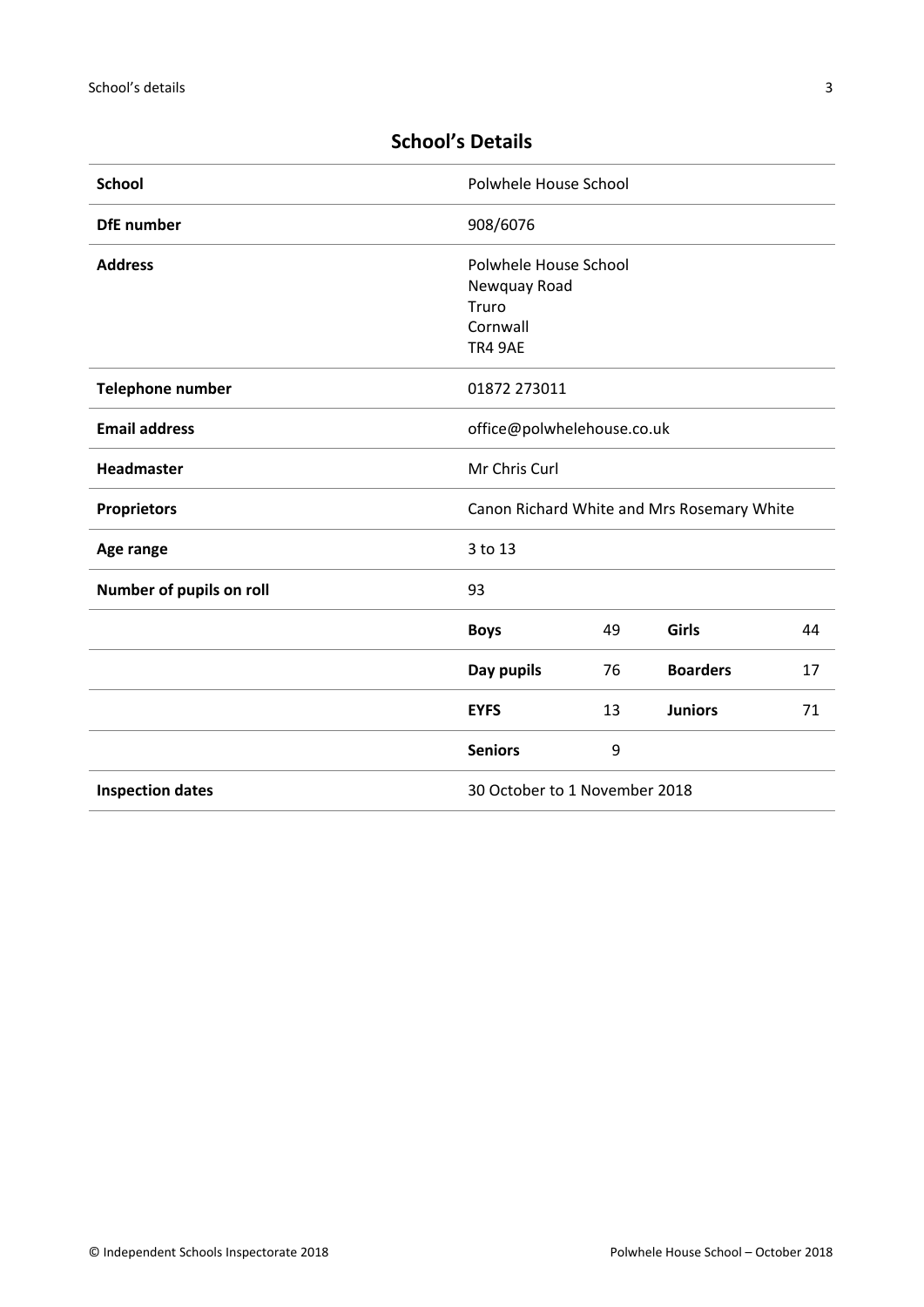## <span id="page-3-0"></span>**1. Background Information**

#### <span id="page-3-1"></span>**About the school**

- 1.1 Polwhele House School is a proprietorial, co-educational day and boarding school for pupils aged from three to thirteen years. It was founded in 1976 as Boscawen Rose School, and moved to its current site in 1981. The school is overseen by a managing council, comprising the proprietors and five councillors with a range of professional backgrounds.
- 1.2 The school comprises two departments: Pre-Prep, for pupils aged from three to seven years, and Prep, for pupils aged seven to thirteen years. Boarding is offered to pupils from Year 3 onwards, for up to four nights a week.
- 1.3 The current headmaster had been in post for two months at the time of the inspection.

#### <span id="page-3-2"></span>**What the school seeks to do**

1.4 The school aims to create a friendly, stimulating, caring environment in which every child feels valued, able to reach their full academic potential and to find their special talent. It seeks to equip children with strong moral values within a Christian framework and to prepare them for the next stage of their education.

#### <span id="page-3-3"></span>**About the pupils**

1.5 Pupils come from the local area with a range of social, cultural and economic backgrounds. Nationally standardised test data provided by the school indicate that the ability of the pupils is broadly average. The school has identified eight pupils as having special educational need and/or disabilities (SEND), all of whom receive additional support. Three pupils have an education, health and care plan or a statement of special educational needs. English is an additional language (EAL) for two pupils, whose needs are supported by their classroom teachers. Data used by the school have identified 20 pupils as being the most able in the school's population, and the curriculum is modified for them and for 21 other pupils because of their special talents in riding and performing arts.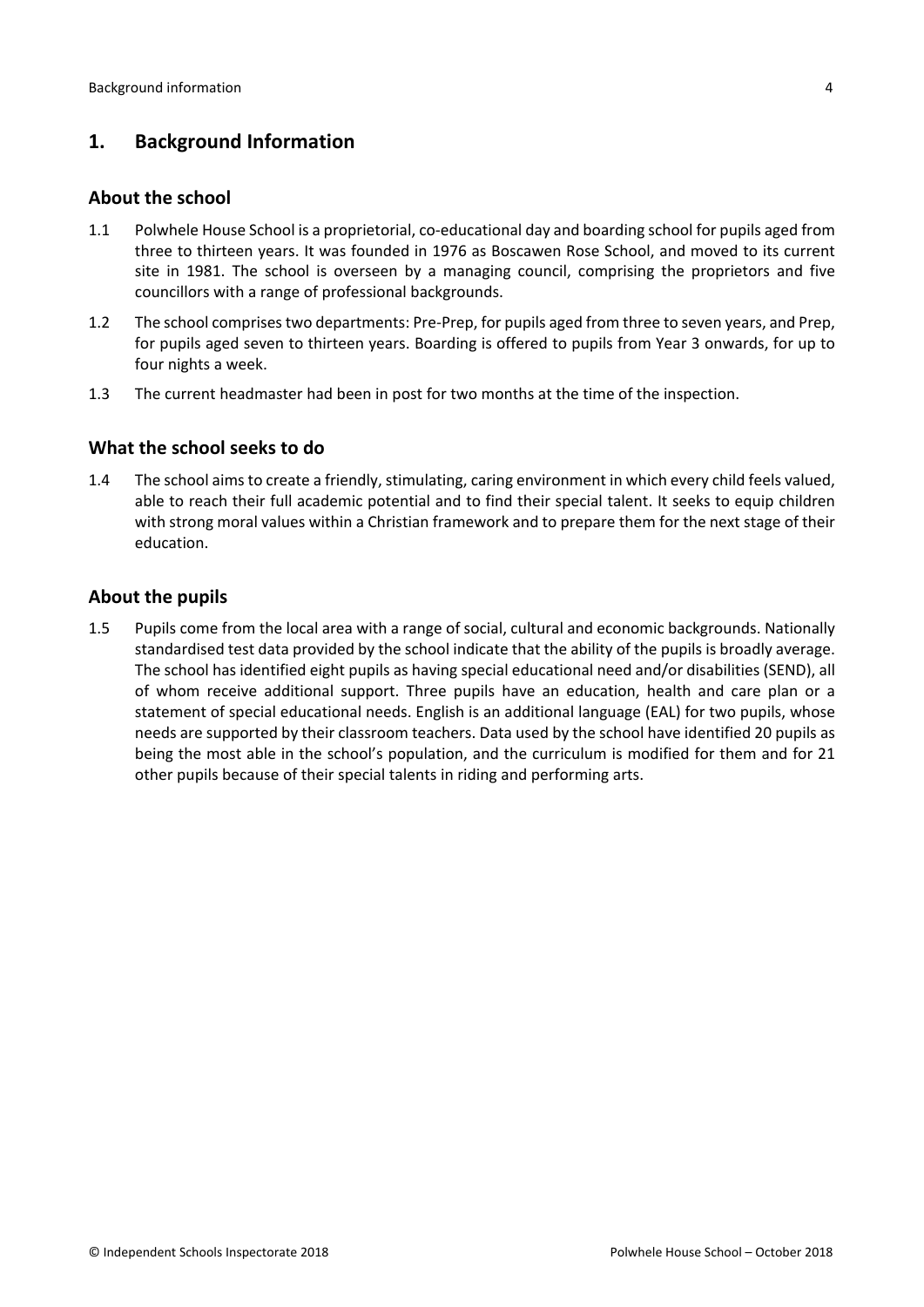### <span id="page-4-0"></span>**2. Regulatory Compliance Inspection**

#### <span id="page-4-1"></span>**Preface**

The registration authority for independent schools is the Department for Education (DfE), which directs inspection according to a specified frequency or at any time where the DfE has particular concerns about a school. The Independent Schools Inspectorate (ISI) is the body approved by the Secretary of State for the purpose of inspecting schools which are, or whose heads are, in membership of the associations which form the Independent Schools Council (ISC) and reporting on the extent to which they meet the Independent School Standards ('the standards') in the Schedule to the Education (Independent School Standards) Regulations 2014. Accordingly, inspection records whether the school meets each of these standards, which are arranged in eight Parts, each of which is divided into separate paragraphs. The inspection of schools that have early years settings not requiring registration similarly records whether the school complies with key provisions of the Early Years Foundation Stage statutory framework, and for registered settings the full range of the Early Years Foundation Stage provisions is considered. Additionally, the inspection reports on the school's accessibility plan under Schedule 10 of the Equality Act 2010 and the ban on corporal punishment under section 548 of the Education Act 1996. It comments on the progress made by the school in meeting the compliance action points set out in the school's most recent statutory inspection.

This inspection also contains specific judgements on the National Minimum Standards for Boarding Schools ('boarding NMS'). It also comments on the progress made by the school in meeting the compliance action points set out in the most recent statutory boarding inspection and it judges the extent to which the school currently meets the boarding NMS. It identifies any standards which the school does not meet and requires action to meet them. Findings are distributed across sections relating to the eight Parts of the standards.

All association independent schools will have an inspection within three yearsfrom April 2016, in accordance with the Framework and DfE requirements. The inspection may be of COMPLIANCE ONLY or a combined inspection of EDUCATIONAL QUALITY AND COMPLIANCE depending on a number of factors, including findings from their most recent inspection. Schools judged not to meet the standards, including the boarding NMS, may also be subject to a progress monitoring visit before their next routine inspection. The progress monitoring visit will judge whether the school has taken the necessary action to meet any un-met standards identified at their previous inspection.

The inspection was also carried out under the arrangements of the ISC Associations for the maintenance and improvement of the quality of their membership.

**This is a FOCUSED COMPLIANCE INSPECTION which was combined with an inspection of EDUCATIONAL QUALITY, the report of which appears later in this document. The COMPLIANCE inspection reports only on the school's compliance with the standards**, **including the boarding NMS.** The standards represent minimum requirements and judgements are given either as **met** or as **not met**. All schools are required to meet all the standards applicable to them. Where the minimum requirements are not met, this is clearly indicated in the relevant section of the report and the school is required to take the actions specified. In this focused compliance inspection, key regulations and standards have been inspected in detail. These are the regulations on safeguarding; measures to guard against bullying; arrangements for pupils' health and safety, arrangements to check the suitability of staff; the provision of information to parents; the handling of parents' complaints; and other related aspects of leadership and management, together with the NMS covering the same areas. The remaining standards and requirements are deemed to continue to be met unless evidence to the contrary has been found.

Inspections do not include matters that are outside of the regulatory framework described above, such as: an exhaustive health and safety audit; compliance with data protection requirements; an in-depth examination of the structural condition of the school, its services or other physical features; contractual arrangements with parents; an investigation of the financial viability of the school or its accounting procedures.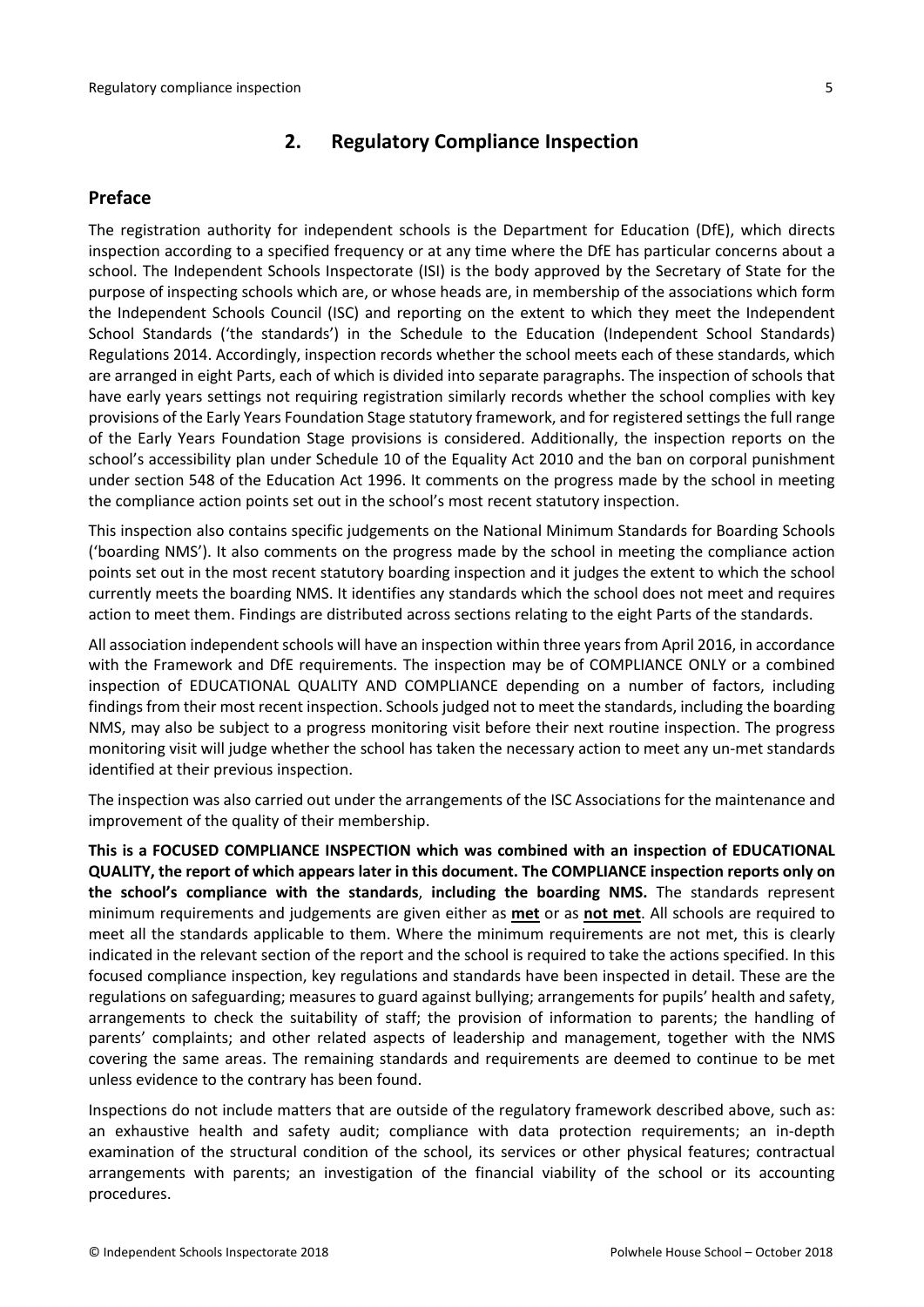Inspectors may be aware of individual safeguarding concerns, allegations and complaints as part of the inspection process. Such matters will not usually be referred to specifically in published reports in this document but will have been considered by the team in reaching its judgements.

Links to the full regulations and requirements can be found here: The Education [\(Independent](http://www.legislation.gov.uk/uksi/2014/3283/contents/made) School Standards) [Regulations](http://www.legislation.gov.uk/uksi/2014/3283/contents/made) 2014, National Minimum [Standards](https://www.gov.uk/government/uploads/system/uploads/attachment_data/file/416186/20150319_nms_bs_standards.pdf) for Boarding Schools, Early Years [Foundation](https://www.gov.uk/government/publications/early-years-foundation-stage-framework--2) Stage Statutory [Framework.](https://www.gov.uk/government/publications/early-years-foundation-stage-framework--2)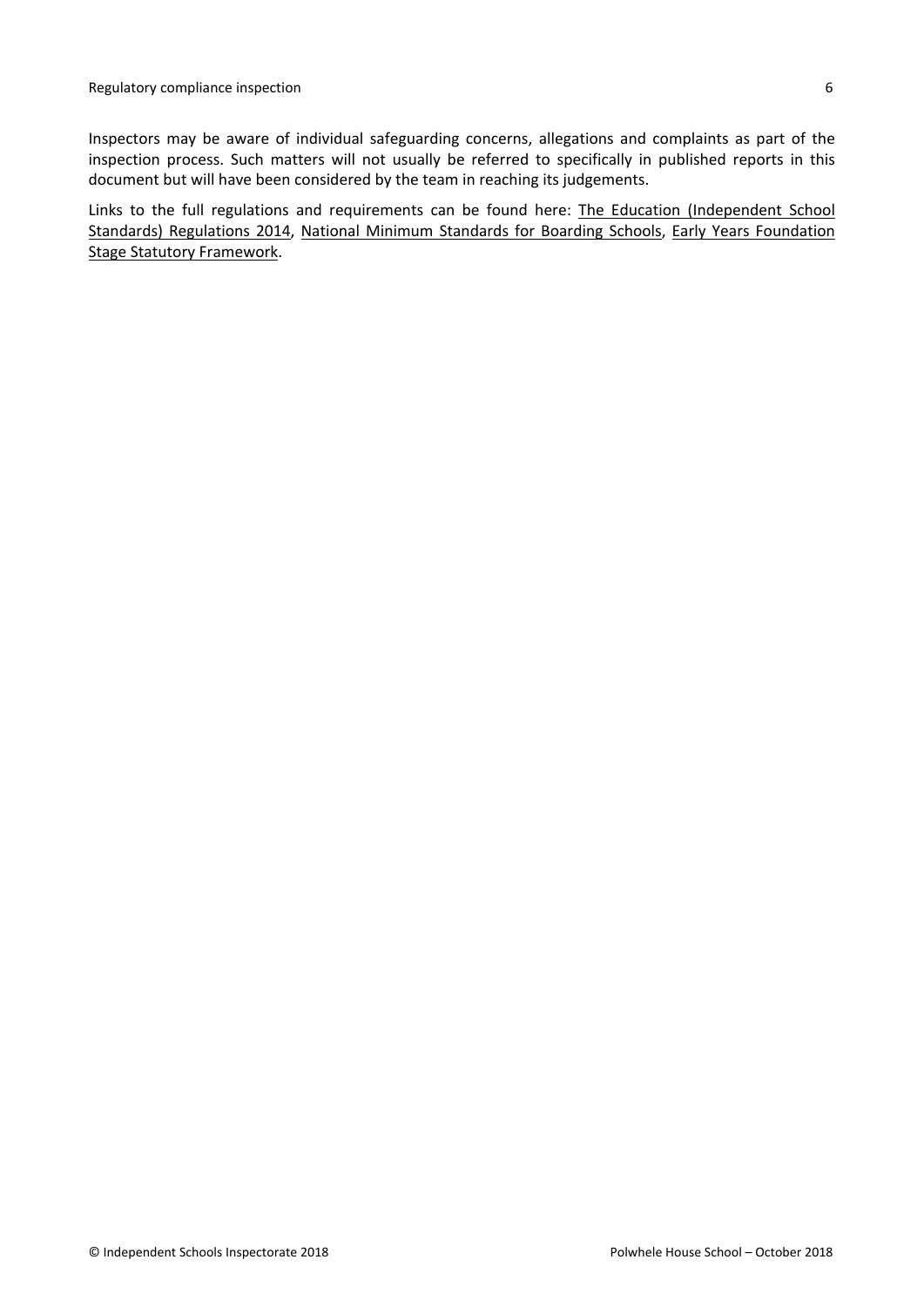## <span id="page-6-0"></span>**Key findings**

2.1 The school does not meet all of the required standards in the schedule to the Education (Independent School Standards) Regulations 2014, the National Minimum Standards for Boarding Schools, and relevant requirements of the statutory framework for the Early Years Foundation Stage, and associated requirements, and should take immediate action to remedy deficiencies as detailed below.

## <span id="page-6-1"></span>**PART 1 – Quality of education provided**

- 2.2 The school uses its own framework to determine attainment, instead of the national framework.
- 2.3 The curriculum is documented, supported by appropriate plans and schemes of work for the pupils and covers the required breadth of material. The teaching enables pupils to make good progress, encompasses effective behaviour management and is supported by suitable resources. A suitable framework for the assessment of pupils' performance is in place.
- **2.4 The standards relating to the quality of education [paragraphs 1–4] are met.**

## <span id="page-6-2"></span>**PART 2 – Spiritual, moral, social and cultural development of pupils**

- 2.5 Principles and values are actively promoted which facilitate the personal development of pupils as responsible, tolerant, law-abiding citizens. Boarders' views are encouraged, and their opinions and concerns are appropriately considered by staff.
- **2.6 The standard relating to spiritual, moral, social and cultural development [paragraph 5] and NMS 17 and 19 are met.**

### <span id="page-6-3"></span>**PART 3 – Welfare, health and safety of pupils**

- 2.7 Good behaviour is promoted; bullying is prevented so far as reasonably practicable; provision is made for first aid. Pupils are properly supervised; admission and attendance registers are maintained, as required, and a disability access plan is in place.
- 2.8 An appropriate induction process for pupils new to boarding is implemented, and suitable provision is made for boarders' medical and health care, their food and drink and for managing boarders' laundry and possessions. Boarders have suitable contact with friends and family and access to a programme of activities. Boarding staff are appropriately trained and deployed.
- 2.9 Arrangements to safeguard and promote the welfare of pupils do not always pay regard to current statutory guidance. The school has not always ensured that, where applicable, checks of the barred list or for prohibition from teaching or management have been undertaken before staff and proprietors commence work at the school, including supply staff. Measures have not been taken to ensure the safety of boarders, particularly at night. Health and safety and fire safety requirements are not met and an effective approach to risk assessment is not in place. The standards on safety of boarders (NMS 6.1 and 6.3), fire precautions (NMS 7.1) and child protection (NMS 11) are not met and represent a failure to safeguard boarders
- **2.10 The standardsrelating to welfare, health and safety in paragraphs 9, 10, and 13-15, the requirement of Schedule 10 of the Equality Act 2010, and the ban on corporal punishment under section 548 of** the Education Act 1996 and NMS 2-4, 8-10, 12, 15, and 16 are met, but those in paragraphs 7 (a) and **(b) [safeguarding]; 8 (a) and(b) [safeguarding of boarders]; 11 [health and safety]; 12 [fire safety]; 16 (a) and (b) [risk assessment]; NMS 6.1 and 6.3 [safety of boarders]; NMS 7.1 [fire precautions] and NMS 11 [child protection] are not met.**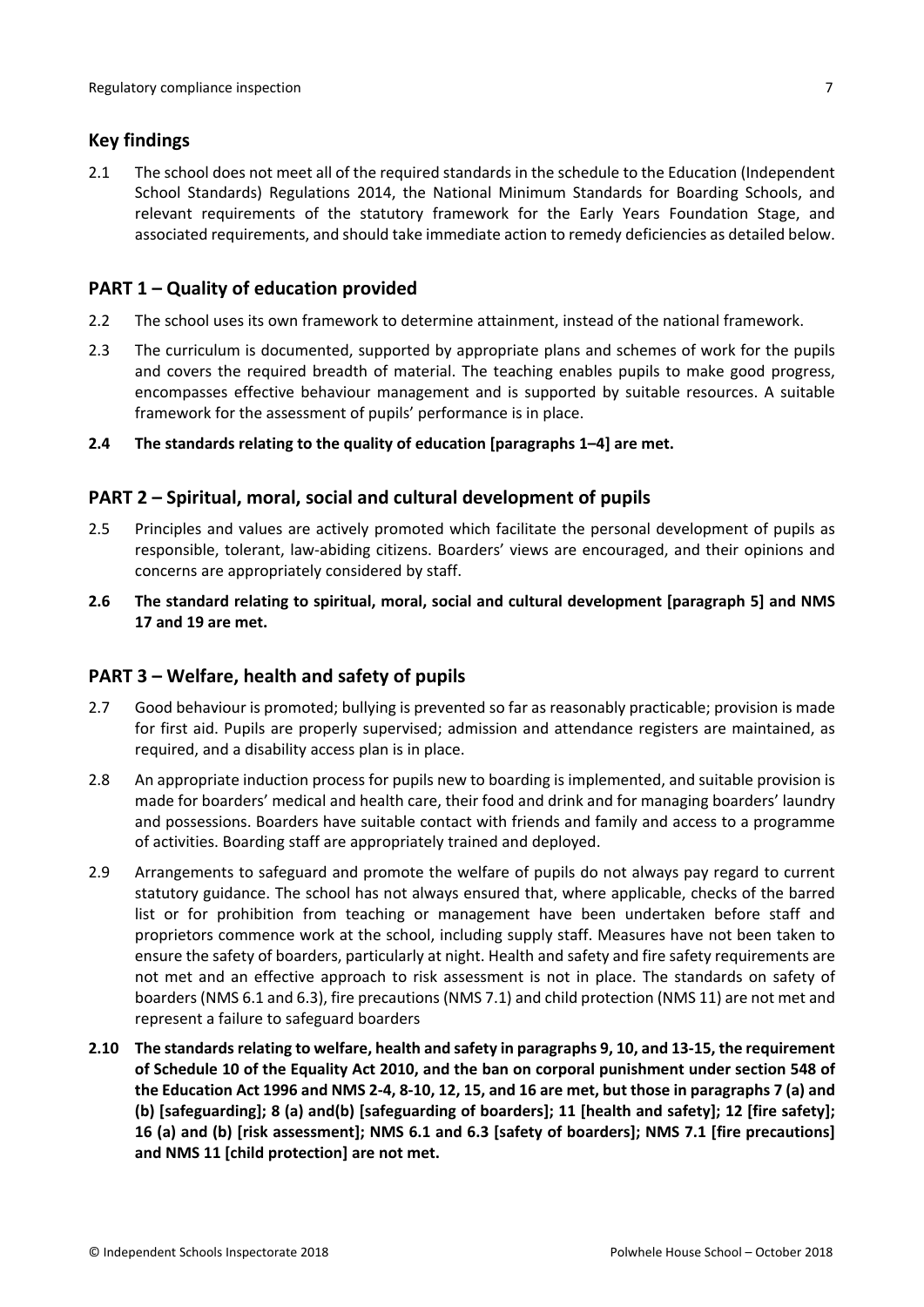### **Action point 1**

 **the school must ensure that, where applicable, checks of the barred list and for prohibition from teaching or management are undertaken prior to staff and proprietors starting work at the school [paragraphs 7(a) and (b); 8 (a) and (b) and, for the same reason, NMS 11].**

### **Action point 2**

 **the school must ensure that relevant health and safety laws are complied with by the effective implementation of a written health and safety policy [paragraph 11 and, for the same reason, NMS 6.1].**

### **Action point 3**

 **the school must ensure compliance with the Regulatory Reform (Fire Safety) Order 2005, in particular by ensuring that a fire risk prevention policy and a formally recorded and regularly reviewed fire risk assessment are in place [paragraph 12 and, for the same reason, NMS 7.1].**

#### **Action point 4**

 **the school must ensure that the welfare of the pupilsissafeguarded and promoted by the effective implementation of a written risk assessment policy, including by training staff in risk assessment and ensuring that appropriate action is taken to reduce identified risks [paragraph 16 (a) and (b) and, for the same reason, NMS 6.3].**

## <span id="page-7-0"></span>**PART 4 – Suitability of staff, supply staff, and proprietors**

- 2.11 Visitors to boarding accommodation are appropriately supervised and the school's arrangements for guardianship are suitably managed.
- 2.12 The school does not make all required appropriate checks to ensure the suitability of staff and supply staff and proprietors. The right to work in the United Kingdom is not checked before staff and proprietors commence take up their role. Written notification of appropriate safer recruitment checks has not been obtained from supply agencies before their staff commence work at the school. The single central register of staff appointments is not kept as required. In particular, the register does not record checks of the barred list, prohibition from teaching and from management checks, checks of the right to work in the United Kingdom, and checks made on supply agency staff.
- 2.13 The standards relating to the suitability of those in contact with pupils at the school in paragraphs **18(2)(c)(iii), 18(2)(f) and 18(3) [appointment of staff], 19(2)(a)(i), 19(2)(a)(ii), 19(2)(b), 19(2)(c) [appointment of supply staff], 20(6)(b)(ii) [suitability of proprietors] and 21(1), 21(3)(a)(ii), 21(3)(a)(iii), 21(3)(a)(vii), 21(3)(b), 21(4), 21(5)(a)(i), 21(5)(a)(ii), 21(5)(c) and 21(6) [the single central register of appointments] and NMS 14.1 [staff recruitment] are not met.**

#### **Action point 5**

 **the school must ensure that the right to work in the United Kingdom is checked before staff and proprietors commence work at the school [paragraph 18(c)(iii), 18(2)(f) and 18(3), 20(6)(b)(ii) and, for the same reason, NMS 14.1].**

#### **Action point 6**

 **the school must ensure written notification of the required safer recruitment checks has been obtained from supply agencies before their staff commence work at the school [paragraph 19(2)(a)(i), 19(2)(a)(ii), 19(2)(b), 19(2)(c) and, for the same reason, NMS 14.1].**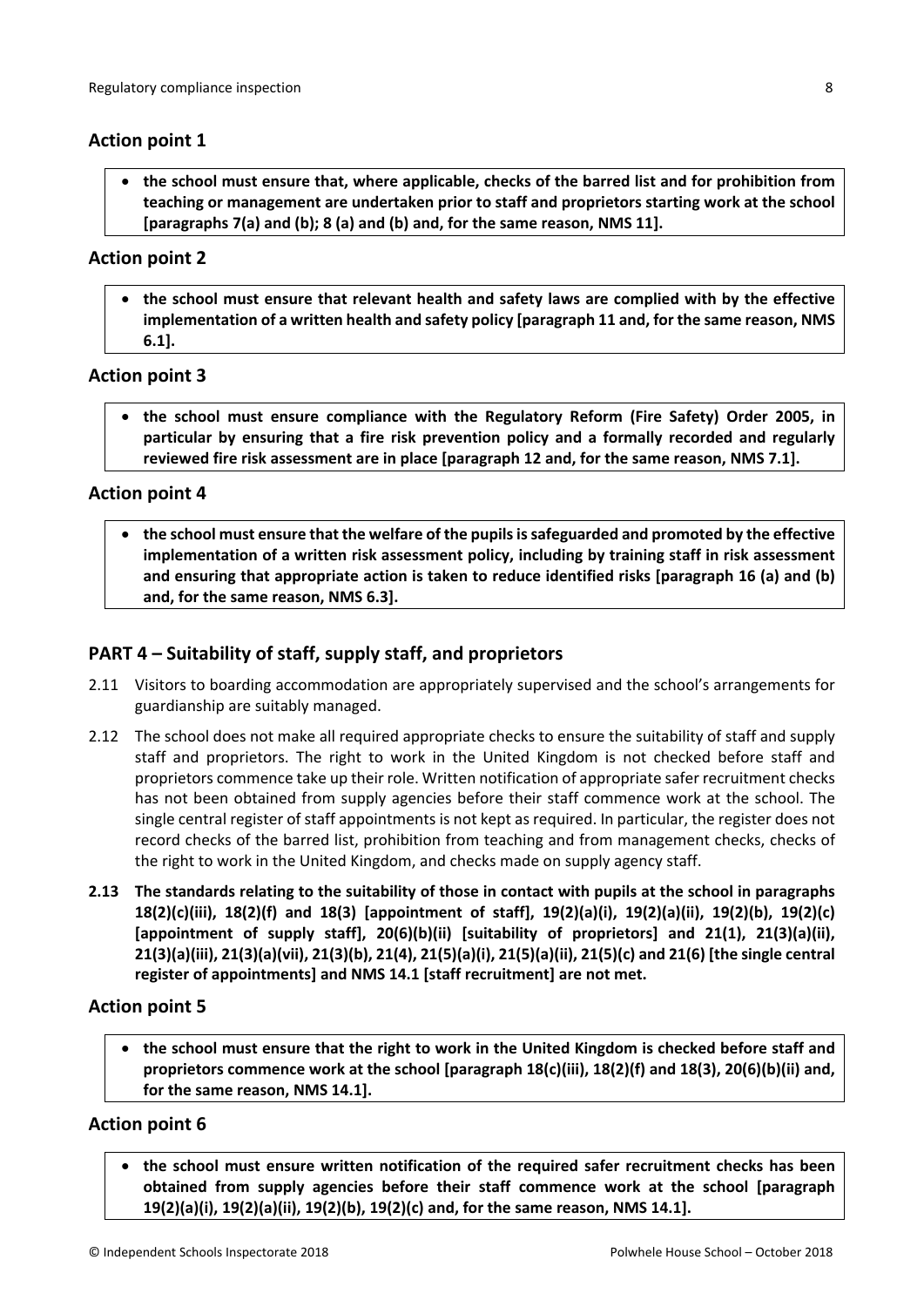## **Action point 7**

 **the school must ensure that the single central register of staff appointments is kept as required. In particular, it must ensure that the register records checks of the barred list, prohibition from teaching and from management checks, checks of the right to work in the United Kingdom, and checks made on supply agency staff [paragraph 21(1), 21(3)(a)(ii), 21(3)(a)(iii), 21(3)(a)(vii), 21(3)(b), 21(4), 21(5)(a)(i), 21(5)(a)(ii), 21(5)(c) and 21(6) and, for the same reason, NMS 14.1].**

### <span id="page-8-0"></span>**PART 5 – Premises of and accommodation at schools**

- 2.14 Suitable toilet and changing facilities, and showering facilities where required by the standard, and appropriate accommodation for their medical and therapy needs are provided. The premises are maintained to a standard commensurate with health and safety; acoustics and lighting are appropriate; water provision is adequate. Suitable outdoor space is provided for physical education and outdoor play. Boarding accommodation is adequate for the needs of all boarders, and safeguards and promotes their welfare.
- **2.15 The standards relating to the premises and accommodation [paragraphs 22–31] and NMS 5 and 6.2 are met.**

#### <span id="page-8-1"></span>**PART 6 – Provision of information**

- 2.16 A range of information is variously published, provided or made available to parents, inspectors and the Department for Education. These include details about the proprietors, the ethos of the school and the curriculum, and of the school's arrangements for admission, behaviour and exclusions, bullying, health and safety, first aid, details of the complaints procedure, and the number of complaints registered under the formal procedure during the preceding school year, and the provision for any with education, health and care plans or English as an additional language. They also include particulars of the school's academic performance during the preceding school year, inspection reports and (for parents only) a report at least annually of their own child's progress. The safeguarding policy is posted on the school's website. A suitable statement of boarding principles and practice is published by the school.
- **2.17 The standard relating to the provision of information [paragraph 32] and statement of boarding principles [NMS 1] are met.**

#### <span id="page-8-2"></span>**PART 7 – Manner in which complaints are handled**

- 2.18 Parental complaints, if any, are handled effectively through a three-stage process, (informal, formal and a hearing before a panel of three, one of whom isindependent of the school). Each stage has clear time scales, and at the third stage the panel can make findings and recommendations which are communicated to the complainant. Records are kept appropriately, including of any action taken, whether or not a complaint is successful, and identifying those relating to the boarding provision.
- **2.19 The standard relating to the handling of complaints [paragraph 33] and NMS 18 are met.**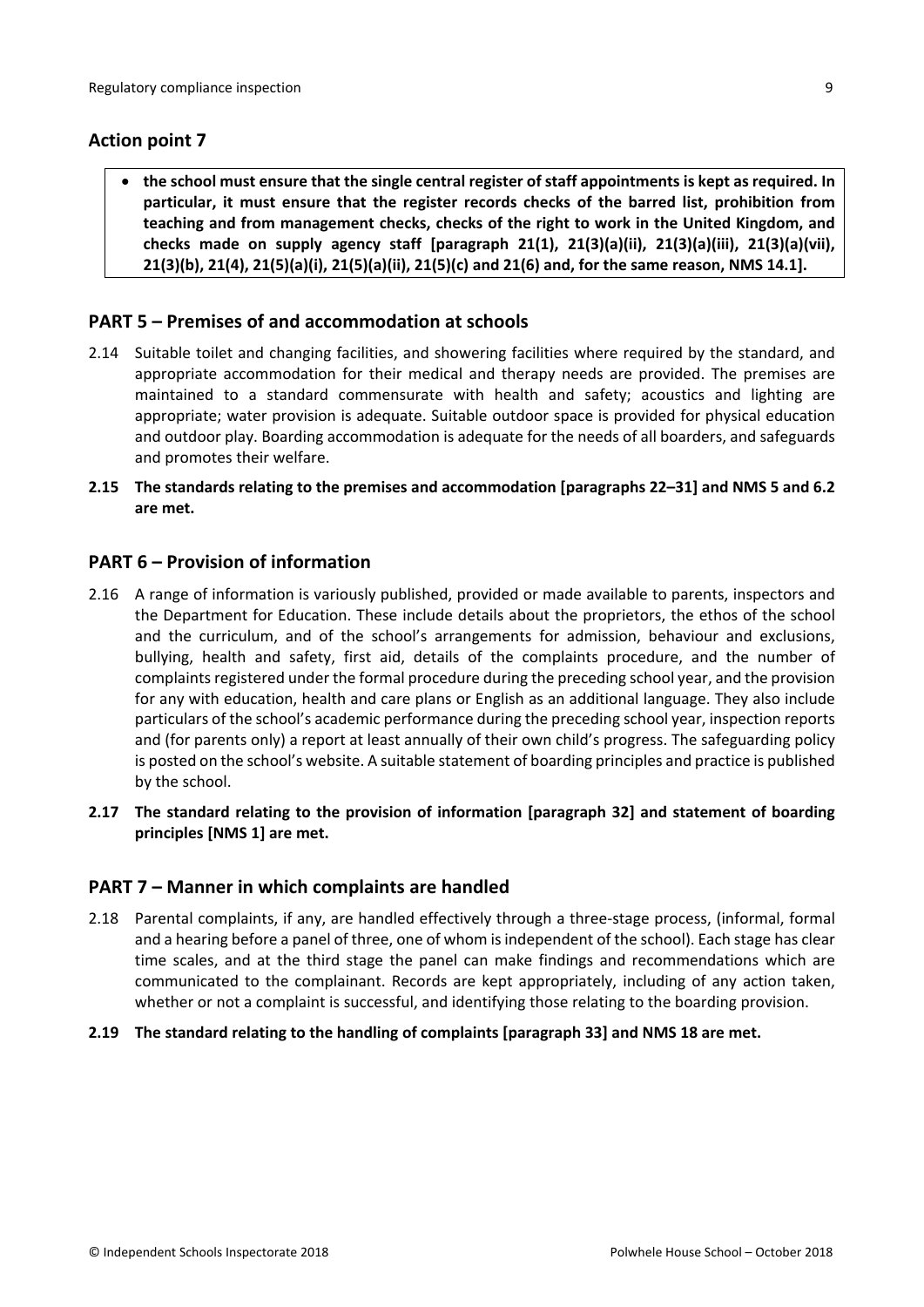## <span id="page-9-0"></span>**PART 8 – Quality of leadership in and management of schools**

- 2.20 Appropriate leadership and management of boarding ensure that the required policies and records are maintained and effectively monitored.
- 2.21 The proprietors does not ensure that the leadership and management demonstrate good skills and knowledge, and fulfil their responsibilities effectively, so that the otherstandards are consistently met and they actively promote the well-being of the pupils.
- **2.22 The standard relating to leadership and management of the school in paragraph 34 and NMS 13.1, 13.3, 13.4, 13.5 and 13.8 are not met.**

#### **Action point 2**

 **the proprietors must ensure that leadership and management demonstrate good skills and knowledge and fulfil their responsibilities effectively, so that otherstandards are consistently met, and they actively promote the well-being of the pupils [paragraph 34(1)(a), (b) and (c) and, for the same reason, NMS 13.1, 13.3, 13,4, 13.5 and 13.8].**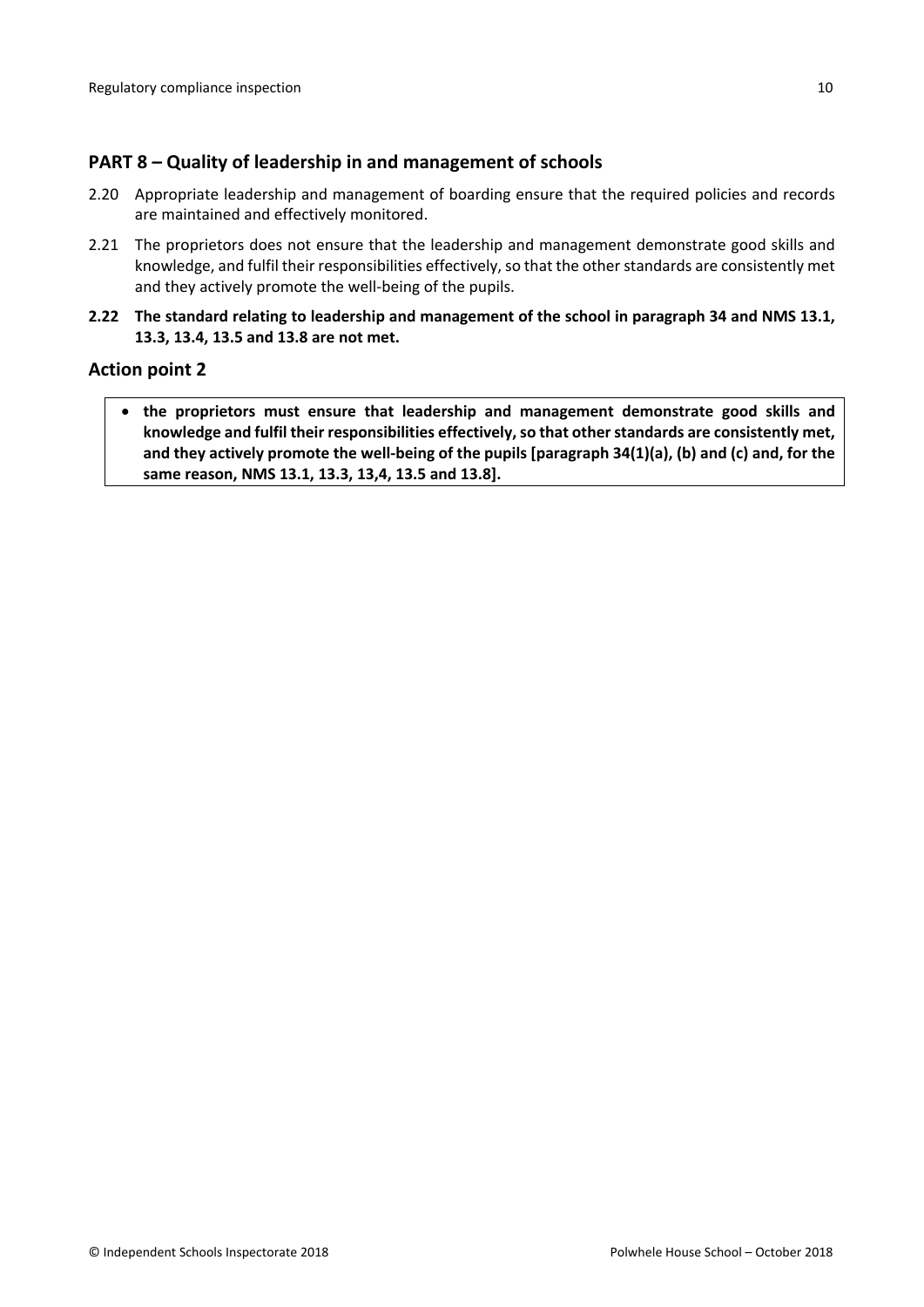## <span id="page-10-0"></span>**3. Educational Quality Inspection**

### <span id="page-10-1"></span>**Preface**

**The EDUCATIONAL QUALITY inspection reports on the quality of the school's work**. It focuses on the two key outcomes:

- The achievement of the pupils, including their academic development, and
- The personal development of the pupils.

Since the school was last inspected, the framework for inspection has changed. The current inspection framework uses different criteria and arrangements for grading from those used in previous inspection frameworks. The judgements made on this inspection are, therefore, not directly comparable to judgements made on previous inspections.

All independent schools are required to meet the requirements of the Independent School Standards. However, different inspectorates apply different frameworks that are suited to the different types of schools they inspect. The ISI terminology reflects quality judgements that are at least equivalent to those used by the national inspectorate, Ofsted. ISI reports do not provide a single overarching judgement for the school but instead give a clear judgement about key outcomes for pupils and information on the quality of the school's work.

**The headline judgements must include one of the ISI descriptors 'excellent', 'good', 'sound' or 'unsatisfactory'.**

Where necessary, National Curriculum nomenclature is used to refer to year groups in the school.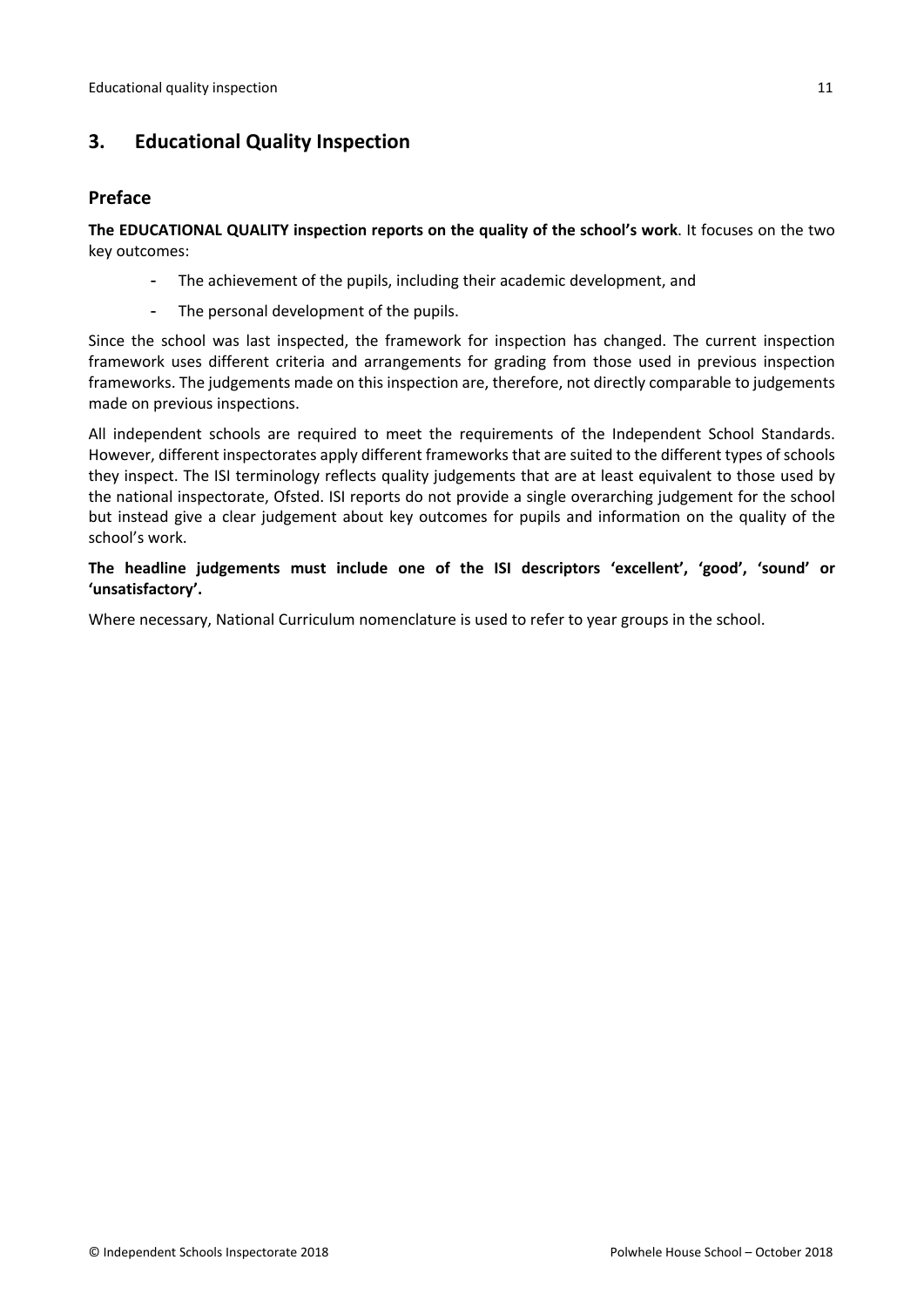## <span id="page-11-0"></span>**Key findings**

- 3.1 The quality of the pupils' academic and other achievements is good.
	- Pupils' attitudes to learning are highly developed.
	- Pupils demonstrate a high level of numeracy skills and effectively employ these in problem solving.
	- Pupils display excellent communication skills which they ably apply to all aspects of school life.
	- Pupils show sound skills in information and communication technology (ICT), but their ability to apply these skills in other subjects across the curriculum is not fully developed.
	- Most pupils demonstrate good study skills overall, but apply their analytical and reasoning skills inconsistently across the curriculum.
- 3.2 The quality of the pupils' personal development is excellent.
	- Pupils demonstrate high levels of self-confidence and self-awareness.
	- Pupils show excellent social awareness and work effectively with others as a result of their appreciation and sharing of the school's positive values.
	- Pupils show notably strong appreciation of the non-material world.
	- Pupils demonstrate excellent moral understanding.

### <span id="page-11-1"></span>**Recommendations**

- 3.3 The school is advised to make the following improvements:
	- Extend pupils' ability by providing opportunities to apply their ICT skills across the curriculum.
	- Strengthen opportunities for pupils to develop their analytical and reasoning skills across the curriculum.
	- Enhance pupils' excellent independence, initiative and decision-making skills further by increasing opportunities to experience and explore the outdoor spaces available.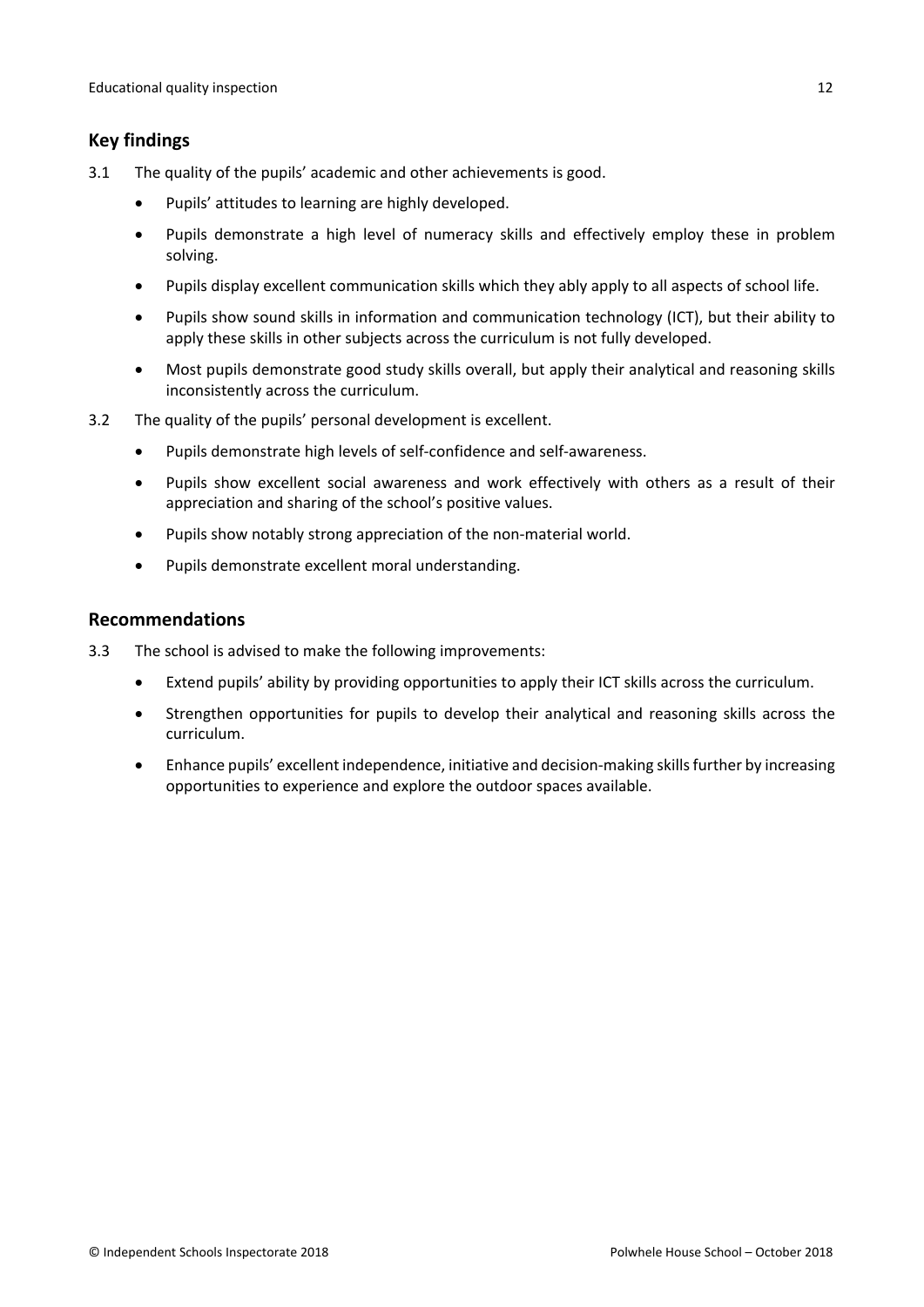#### <span id="page-12-0"></span>**The quality of pupils' academic and other achievements**

- 3.4 The quality of pupils' academic and other achievements is good.
- 3.5 In the Early Years Foundation Stage (EYFS), children make a strong start to their education. They progress rapidly from their different starting points and reach at least the expected levels of development for their age. Throughout the following years, most pupils continue to make a good rate of progress, enabling them to achieve good standards in a range of subjects across the broad curriculum. Leavers regularly achieve places and scholarships in selective senior schools. The school does not take part in National Curriculum tests but evidence from lesson observations, scrutiny of pupils' books and the school's own assessment data shows attainment to be broadly average in relation to national age-related expectations. All groups of pupils, including those with SEND or EAL, make good progress in relation to their different starting points. This is due to the effective interpretation and use of assessment results by leaders and teachers who identify pupils' individual needs and ensure effective support for them. The recently established assessment tracking system provides an effective transition between each academic year. This demonstrates that leaders and proprietors have successfully met the previous inspection recommendation, to develop the analysis of the high-quality assessment data available to ensure maximum progress for every pupil. The good rate of progress of pupils with SEND in core literacy skills is especially enhanced by the close liaison between all teachers, senior leadership, and learning support provision based on needs identified through effective analysis of assessment data. Boarders appreciate the scheduled time for completing homework and feel that this helps to enhance their academic performance because of the support available. The vast majority of parents and most pupils who responded to the pre-inspection questionnaire agreed that the school enables pupils to learn and make good progress.
- 3.6 Pupils reach good standards in a broad range of subjects and activities as they respond to the ongoing help and support given by their teachers and the monitoring of their progress. Their understanding of how to improve their learning as they progress through the school is enhanced by the recently introduced marking scheme, which gives clear indication of things they have done well and of how to improve in other areas. In their responses to the pre-inspection questionnaire, a few pupils felt that marking and feedback did not help them to improve, but the inspectors do not concur with this view. The school has responded well to the recommendation of the previous inspection to communicate clearer targets for the future on the end of year reports. Pupils benefit greatly when their teacher's planning and lesson delivery caters for their different abilities and appropriate challenge is provided, including the opportunity to think creatively and critically. For example, in one English lesson, prep pupils enthusiastically explored and considered exciting alternative vocabulary choices to improve texts of different levels of difficulty describing animals. In another English lesson, more able pupils were not given opportunities to extend their learning further with more challenging texts and therefore the rate of their progress was hindered.
- 3.7 Strong skillsin core subjects are established in the pre-prep and, as pupils progressthrough the school, most continue to display well-developed skills and knowledge. In subjects such as geography and history, where pupils' recorded work includes a good standard of informative writing, and in music, where their good awareness of pitch and rhythm is evident. In questionnaire responses, an overwhelming majority of pupils said that their teachers are supportive and helpful when addressing any problems with their work. Pupils commented on how the school helps and cares about all children, not just some. The wide range of skills and techniques learned in art lessons were seen to be employed by pupils across the curriculum, as in the highly creative presentation of project work by older pupils on how humans have affected the environment. Older prep pupils were observed using strong mathematical and artistic skills to produce an accurate scale drawing of a human skeleton.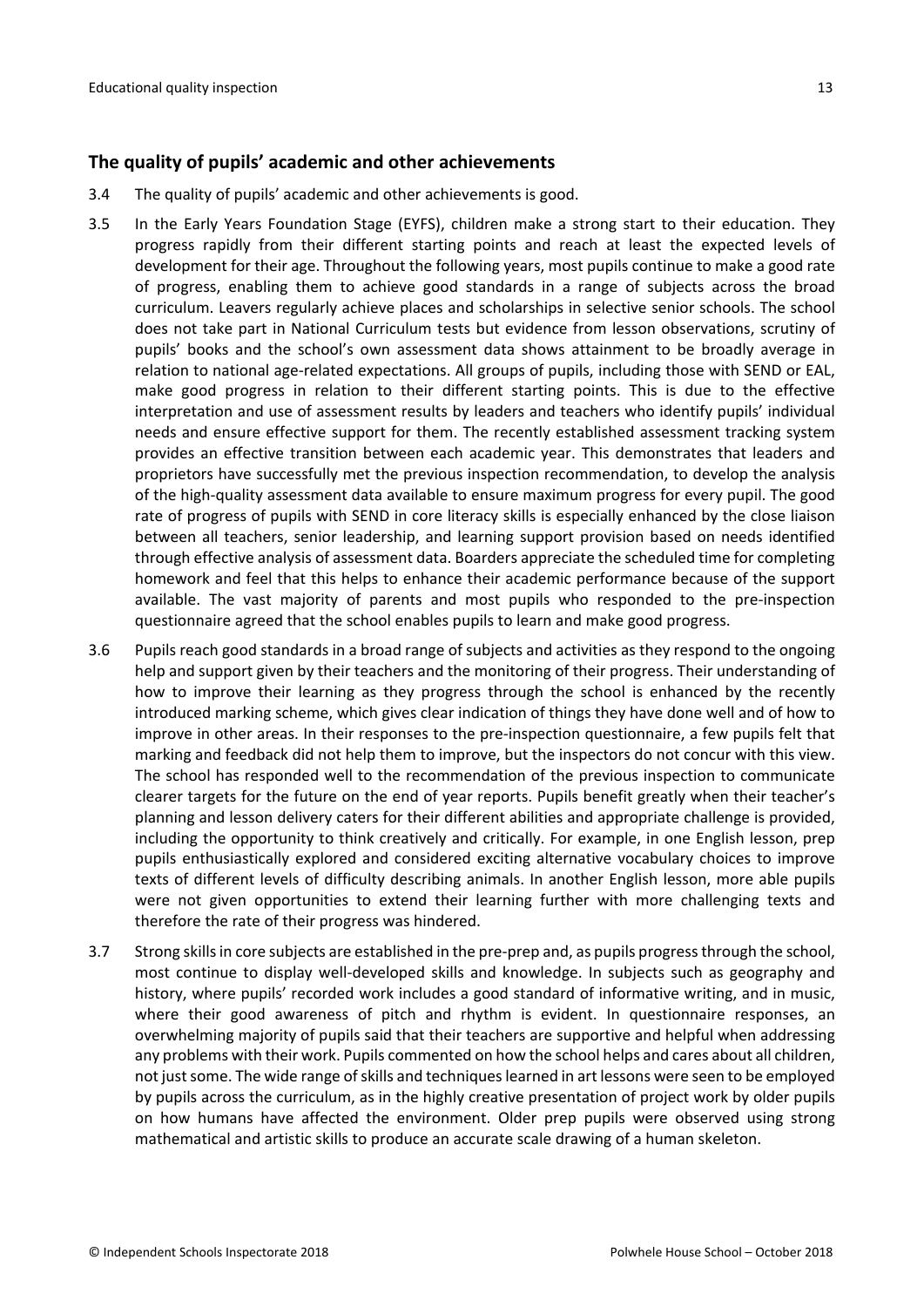- 3.8 Pupils' communication skills are highly developed and enhance their achievements. Pupils are very articulate, as demonstrated when they applied their speaking skills when performing to an audience. Pupils in the upper part of the school demonstrated their expressive recitation of poetry in an assembly and during an English lesson exploring the style of Charles Causley's work. The youngest pupils demonstrated mature communication skills in presenting a puppet show to an audience, asking for participation. Pupils are also adept at listening. Their confident speaking and listening skills are encouraged and nurtured in class discussions, for example, in a personal, social, health and economic education (PSHE) lesson in which all pupils contributed to a lively discussion about how children live in different countries, where everyone's view was accepted. Pupils become confident and effective writers as they progress through the school building on the strong foundation of literacy skills established in the earlier years. They adapt their creative, persuasive and factual writing to suit the needs of different purposes and audiences as seen in the variety of book reviews displayed in the library. Pupils' enjoyment of reading is underpinned by thorough teaching of basic skills in the Early Years and by ensuring an adequate supply of appropriate books in the library.
- 3.9 Pupils' achievement in mathematics is excellent and contributes to their overall positive outcomes. Throughout the school, pupils show competent mathematical skills and demonstrate a high level of numeracy skills which they effectively employ in problem solving tasks. The youngest pupils demonstrate growing confidence in their number work in a variety of contexts. Children in the EYFS were happy to explain how they were exploring the concept of adding one more to a given number by tapping pegs into a pumpkin. Older pupils apply their secure knowledge of place value and the four rules of number to systematically solve word problems of suitable levels of challenge to match the range of ability. They apply their learning to different subjects, for example in using mathematical skills to complete calculations or solve word problems in science.
- 3.10 Pupils display sound skills in ICT, when they have adequate access to technological resources. Younger pupils show understanding of basic programming skills and older pupils are able to demonstrate word and data processing skills and use presentation software in their fortnightly ICT lessons. Pupils were seen to apply and thus develop these skills on occasions in English, maths and science but not consistently in lessons across the curriculum.
- 3.11 Pupils demonstrate levels of study skills appropriate to their age. They apply themselves fully to their work in lessons, as was seen in a French lesson where the challenge of mastering pronunciation of numbers showed perseverance. Pupils are keen to learn and enjoy challenge when it is presented. For example, EYFS children used imagination and reasoning in their learning choices, while older pupils were observed analysing texts to produce persuasive leaflets. Pupils at the top of the school showed the ability to synthesise when using reverse operations to check solutions to algebraic problems. In their recorded work older pupils show a positive approach to challenging tasks, but these are not evident across the curriculum, which hinders the development of high-level thinking and reasoning skills, especially for the more able pupils.
- 3.12 Pupils flourish in and beyond the classroom, achieving well both academically and non-academically. Many pupils are offered at least one academic, music, drama or sports award or scholarship on leaving the school. A number of pupils, including the performing arts and riding scholars, enjoy success in music, drama, equestrian, swimming and cross-country events. Successes in local music festivals and schools' arts competitions are frequent. This is because leaders and proprietors ensure that the school provides a broad curriculum and range of extra-curricular activities, as well as the school's equestrian centre. Pupils take part in many musical and dramatic performances during their time at the school. The vast majority of parents agree that the school provides a suitable range of extra-curricular activities.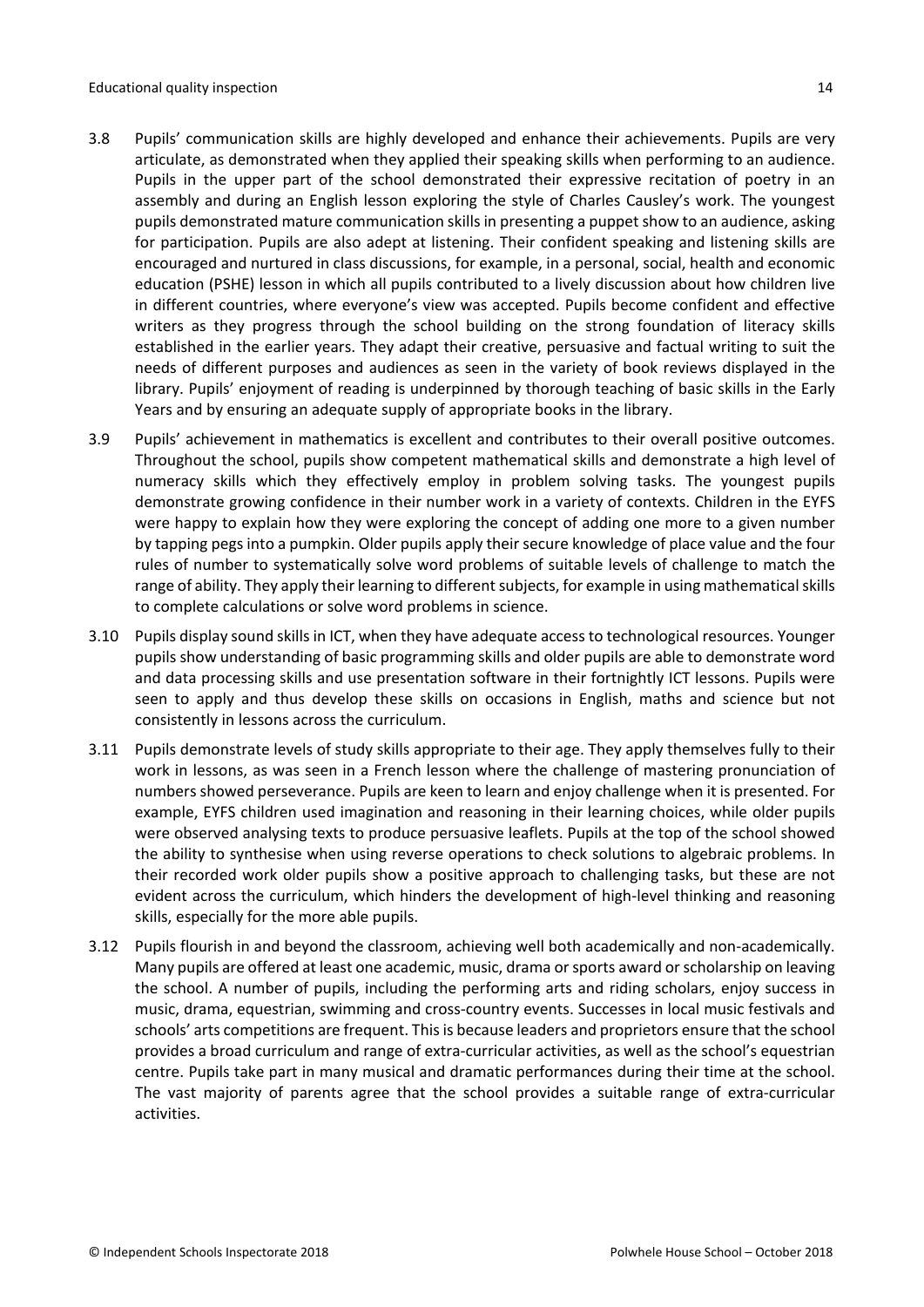3.13 All pupils, including boarders and children in the EYFS, exhibit extremely positive attitudes to learning. They are enthusiastic about working together in groups as well as independently and maintain mature levels of concentration in lessons. They co-operate well and were keen to engage in and contribute actively in all lessons observed. Pupils are able to evaluate how well they are doing and appreciate visual measures to track and check their progress, for example the attainment ladders in maths.

## <span id="page-14-0"></span>**The quality of the pupils' personal development**

- 3.14 The quality of pupils' personal development is excellent.
- 3.15 Pupils' self-knowledge and self-esteem are notably strong. Pupils of all ages demonstrate high levels of self-confidence, perseverance and resilience. From the EYFS, pupils are happy to learn from their mistakes and willingly correct errors in their work. As they reach the top of the school pupils are able to identify misconceptions in order to understand what can go wrong in their own work, as observed in a prep games lesson where pupils were predicting the outcomes of different strategies in dodgeball. Pupils are confident, friendly and willing to express their thoughts within the family atmosphere of the school. Those who spoke to the inspectors said that they feel supported by the warm rapport that exists between them and their teachers. Pupils show respect for each other and understand their own strengths and weaknesses. Pupils with SEND or EAL consider their progress and success using the school's 'passport' system which helps them to plan their next steps with their teachers. Most parents and pupils who responded to the questionnaire agreed that the school helpstheir child to be confident and independent.
- 3.16 Boarderssettle in quickly to the family atmosphere of the boarding house with support from the house mother. They quickly gain self-reliance and exercise increasing levels of independence as they undertake routines such as making their bed themselves. All parents of boarders who responded to the questionnaire agreed that boarding has supported their child's personal development. Staff believe that on leaving the school pupils go on to the next stage of their education confident in their abilities and talents and as well-rounded individuals, reflecting the school's aims and Christian ethos.
- 3.17 From the earliest years, pupils know that the decisions they make can be determinants of their own well-being. They organise themselves well and learn to make good decisions about their needs. Children in the EYFS make sensible decisions about what to wear outside on a cold, breezy day and confidently choose their classroom activities, supported by encouragement from their teachers and well-prepared, wide ranging resources which capture their interests. In outdoor activities, pupils made independent decisions about where and how fast to walk through muddy terrain. Other opportunities to enhance pupils' excellent independence, initiative and decision-making skills further by increasing opportunities to experience and explore the outdoor spaces available are more limited. From Year 3, pupils can choose to board for up to four nights a week and boarders spoke enthusiastically about choosing their evening boarding activities. Pupils democratically elect members of the school council to represent their class and decide which of their peers' ideas to pursue by voting. In discussions, the more senior pupils showed understanding of the importance of choosing the right senior school.
- 3.18 Pupils demonstrate well-developed spiritual understanding through their appreciative descriptions of the world around them. They understand and appreciate the school's encouragement to enjoy life, including in ways that are non-material. Pupils of all ages appreciate the school grounds and the opportunities these offer for quiet, reflective times and adventure. They spoke with enthusiasm about the beauty of their surroundings and relish opportunities to be out of doors. Pupils happily sing hymns and join in prayers in assemblies strengthening their commitment to Christian and other positive values and actively contribute to discussions, articulating their ideas about spirituality and respect for everyone and everything. For example, in one assembly observed by the inspectors, pupils showed their understanding of Buddhism as they held pebbles to represent different aspects of life that could improve. Their reflective comments showed a mature appreciation of spiritual considerations and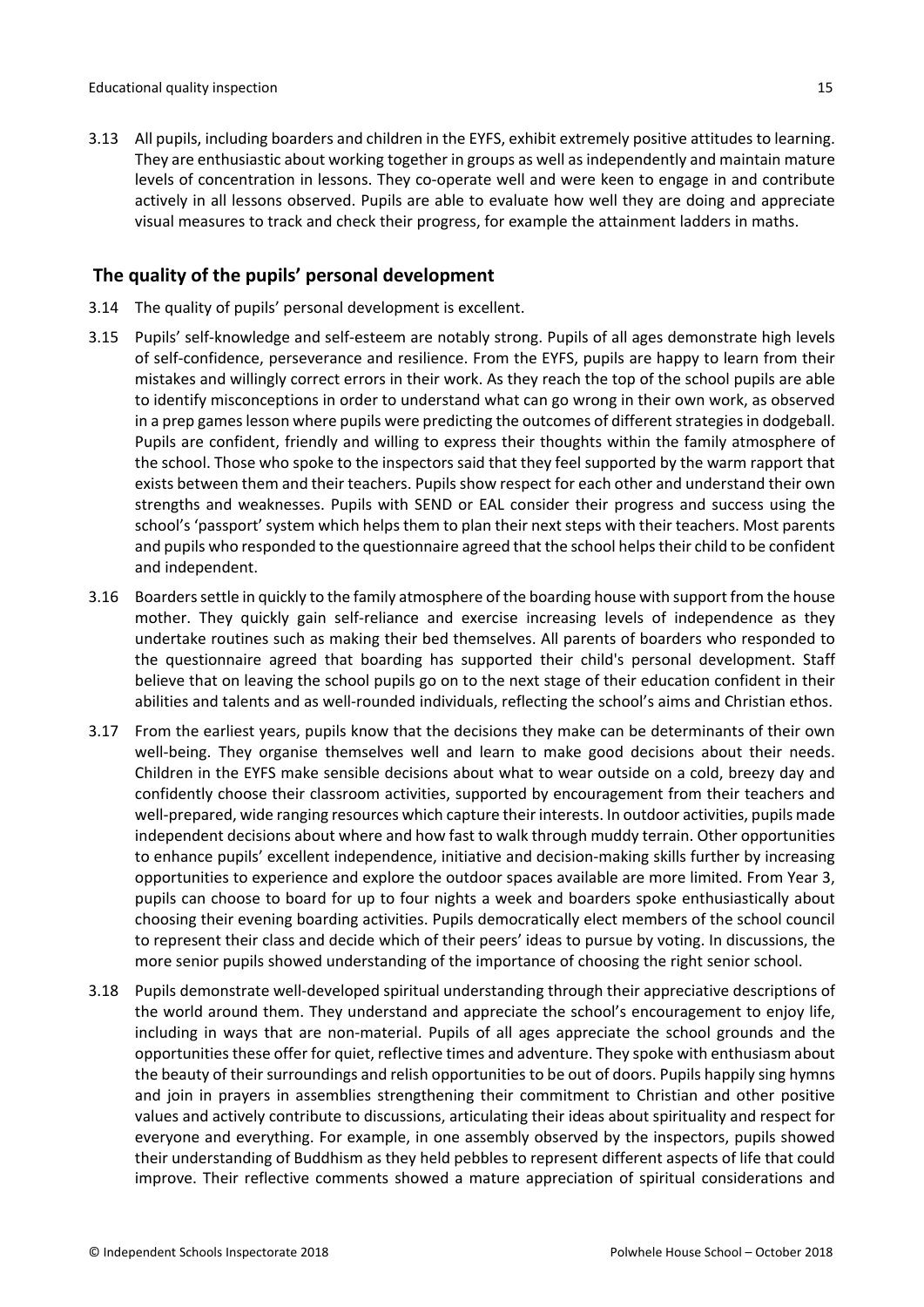non-material aspects of life. This is encouraged by the school ethos promoting respect for different religions, and through teachers enabling pupils to consider and explore ideas about different cultures.

- 3.19 Excellent displays of pupils' art, often inspired by the styles of well-known artists, and a variety of written work around the school show pupils' developing sense of creativity and beauty. In a science lesson, younger prep pupils walked through the woods holding mirrors and expressed their appreciation of the tree tops and autumn coloured leaves above them. Pupils develop an appreciation of music and high levels of musicianship from an early age, through leaders' and proprietors' commitment to a high-quality music education. Visitors are serenaded by pupils enjoying their music practice upon entering the school in the mornings.
- 3.20 Pupils have a clear sense of right and wrong, as seen in a class discussion about the actions of British monarchs, including Henry VIII. They are strongly committed to the school rules and values, which are first taught in the EYFS. Pupils are very polite and respectful to one another, to staff and to visitors. Their behaviour throughout the school is excellent and good manners are evident in lunch and around the school. Pupils who spoke to the inspectors say that the school's use of rewards and sanctions, based on consequences, helps them take responsibility for their own behaviour, including towards others. Pupils say they learn from mistakes, responding to the constant reinforcement of the positive school values by school leaders and staff. Pupils appreciate that incidents have consequences and readily respond to the positive, supportive guidance of staff, taking opportunities to reflect on any poor choices of behaviour seriously. Their understanding and respect of rules and laws contribute positively to the excellent behaviour seen by inspectors and to the happy and warm ambience of the school. Pupils understand that rules are important at a national level and speak knowledgeably about the importance of fundamental British values in PSHE lessons and in assembly. Their understanding and respect of rules and laws contribute positively to the excellent behaviour seen by inspectors and to the happy and warm ambience of the school. All pupils who responded to the questionnaire said that the school expects them to behave well, and most parents who responded agreed that the school promoted good behaviour.
- 3.21 From the EYFS, pupils show a high level of awareness of the importance of good social skills. They learn to take turns and share toys from an early age, enjoying their teachers' individual praise for cooperative behaviour. Pupils are proud of their school community and there is a strong ethos of collaborative teamwork in lessons, sports teams and in rehearsing for concerts and school productions. Boarders show a sense of community and the arrangements for existing boarders to look after new ones show their willingness to make friends and help them to settle quickly. All pupils were seen to demonstrate concern for those who feel upset and open and positive relationships with each other in the playground, around school and with their teachers.
- 3.22 Older pupils demonstrate excellent qualities of leadership, conscientiously undertaking positions of responsibility, including as sports captains and school council members. They act as responsible reading buddies to younger children and throughout the school each class gives roles of responsibility in the form of monitors. Pupils also exercise responsibility through lunchtime routines, including helping to clear tables. They contribute positively to the local community and to wider society through supporting local charities, taking part in community events and singing to local elderly residents at Christmas. Pupils willingly contribute harvest donations to the local food bank and are actively involved in recycling projects.
- 3.23 Pupils show a positive approach to diversity, whether of ability or cultural background, and their cultural understanding and appreciation of those from different backgrounds to themselves is welldeveloped as seen in prep pupils' understanding of the Aztecs as they developed an Aztec menu. This is also evident in their warm relationships and friendships in lessons and around the school, as well as in their empathetic attitudes expressed in class discussions. Leaders and proprietors' successful implementation of the whole-school ethos contributes to pupils' sound understanding of Christian and other positive values, and to their appreciation of others. Cultural and religious festivals of other countries are celebrated in assemblies. Pupils strongly respect each other and understand that people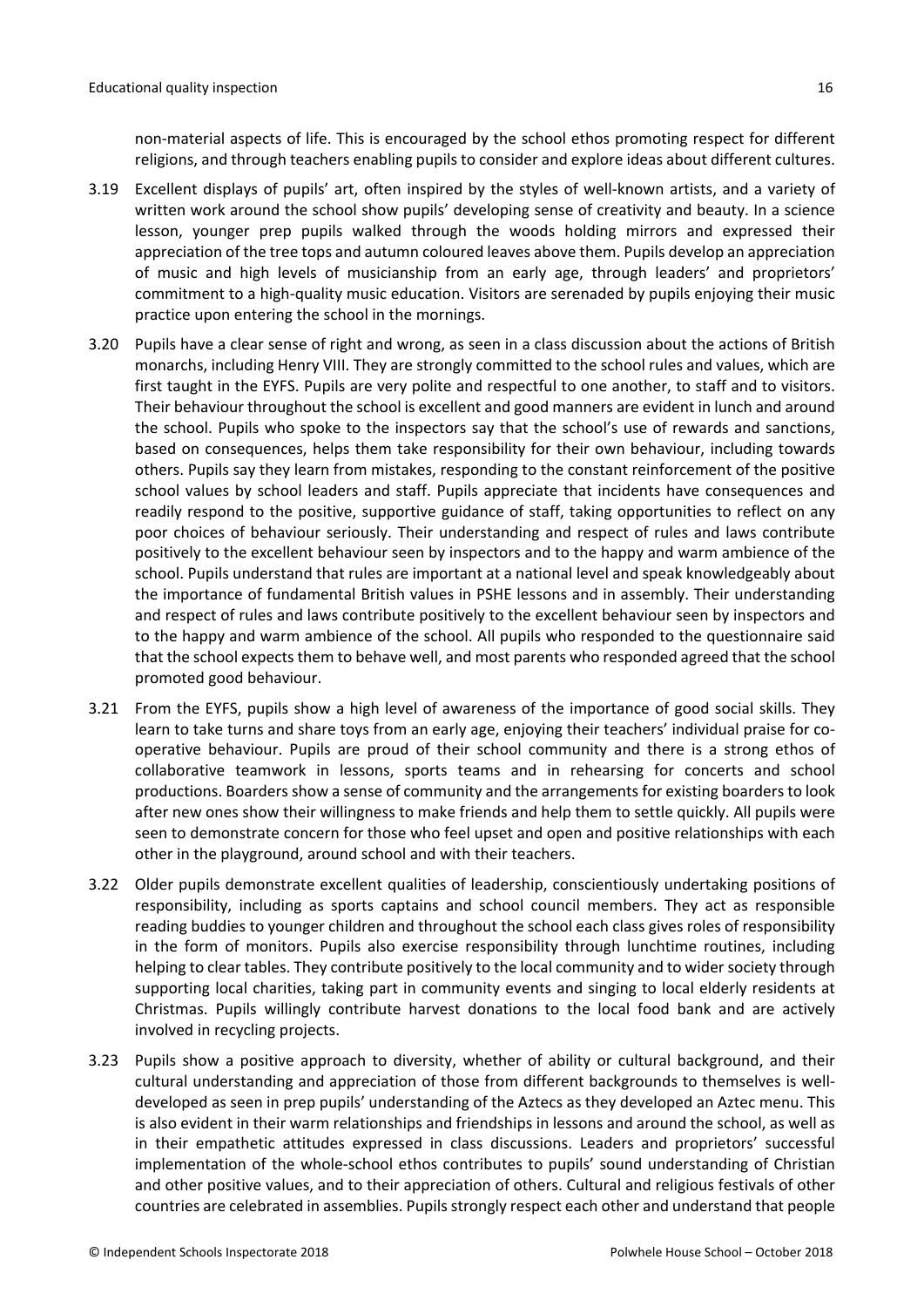have more in common than separates them. For example, in an assembly many contributed their view that everyone deserves respect whatever their beliefs or background. They show a high level of understanding and tolerance of others, developed through PSHE and visits from people within the local community. All parents and almost all pupils who responded to the questionnaire agreed that the school actively promotes values of democracy, respect and tolerance of other people.

3.24 In discussions, pupils throughout the school expressed their strong awareness of how to stay safe and keep healthy, both in their everyday lives and when online. Day pupils and boarders feel safe and secure at school. In their discussions and classroom displays about well-being pupils show an excellent understanding of how to keep physically healthy and understand the importance of keeping active as part of a healthy lifestyle. Young pupils clearly articulated their understanding of healthy food and how too much sugar is not good for people. They believe that enjoying hobbies and interests helps to stay happy in life. Pupils benefit physically from the opportunities to take regular exercise in team and individual sports, riding and dance lessons.